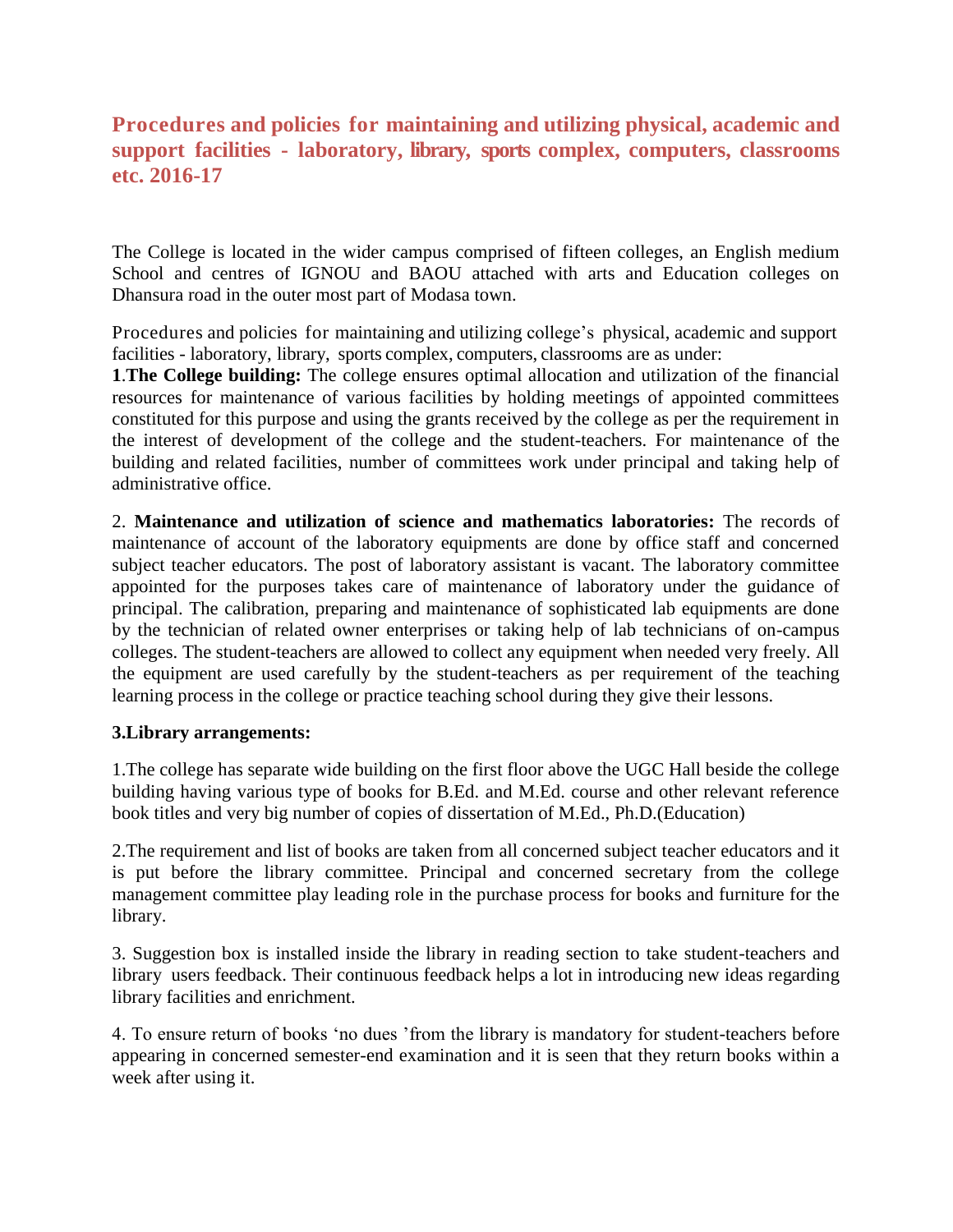5. Other issues such as weeding out of old titles, schedule of issue/return of books, etc. are chalked out or resolved by the library committee.

6. Library committee monitors book giving and returning back in time and before semester is completed. This procedure is followed after admission and issuing of individual library card and photo-identity card.

7. The library committee takes proper care of white washing of library building and keep-up of its furniture along with books and cupboards.

8.On every Saturday last period from 12.01pm to 01.00pm is kept for Library work and submission preparation. Library is also kept open throughout the week during college hours .student-teachers, teacher-educators, M.Ed., M.Phil., Ph.D. Scholars visit library during college hours and take advantage of needed literature available in the Library.

## **4.Information and Communication Technology(ICT) Laboratory :**

The college has its ICT (Information and Communication Technology Laboratory) Laboratory on second floor of the college building. A teacher educator is appointed as in-charge of ICT Laboratory. The college has 25 computer monitors, 25 CPU,25 UPS, 25 Camera,25 head phones with enough space for seating on individual chair. One computer is used with server connected all the computers with LAN in the Laboratory. According regular weekly time table for sem-I, every Tuesday second period and every Wednesday sixth period is organized for computer practical work. Student-teachers and staff members can use open-access of internet facility in this laboratory. The cleaning of the ICT Laboratory is done regularly by peons.

The students can use it for learning or searching material available online from all the computers.

**5. Classrooms**: College has two big and three small classrooms. As per need college use UGC Hall also as classroom or conduct various collective activities. To conduct various meetings like staff meetings, meeting with SRC, meeting with parent-teachers association conference room (Room No.5) is used regularly. The prayer assembly hall at the ground floor is regularly used to conduct prayer assembly and later it is used for conducting general classes and one pedagogy group class when there is period of pedagogies class according to time-table. All the wellfurnished classrooms and Halls are cleaned by concerned peon every day they also manage keepup of its furniture and switching–on and switching-off fans and tube lights or lamps and other electric gadgets as per requirements.

**6. Sport complex:** The college management has very big sport complex in front of the college building and we conduct sport activities in that play ground with prior-permission of college management office. Beside the sport complex there is sport room to keep the sport related various equipments. With letter of the principal the in-charge of sport-complex provide necessary equipments to our in charge-teachers-educator and student-teachers for playing various game and activities that after completion in charge-teacher-educator has to deposit back to the sport office.

**7. Hostels:** The college has facilities of boys hostel nearby hostel campus and girls hostel separately in the campus close to college canteen. Both hostels have facilities of food in common